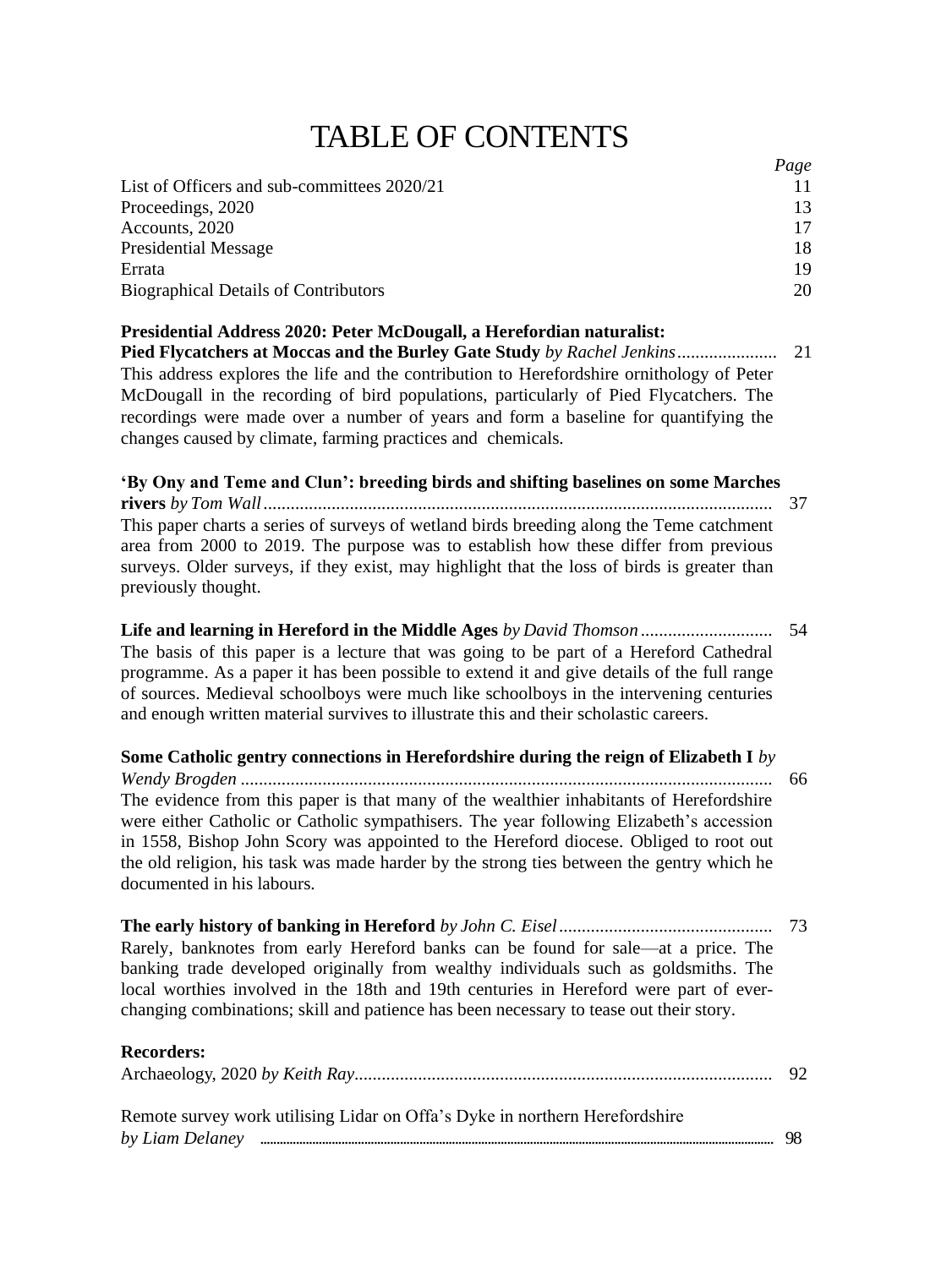| How geophysical survey is increasing our knowledge of Herefordshire's history   |  |
|---------------------------------------------------------------------------------|--|
|                                                                                 |  |
| Celebrating 35 years of archaeological investigations at Wellington quarry      |  |
|                                                                                 |  |
| Less is more: recent work at Herefordshire castles                              |  |
|                                                                                 |  |
|                                                                                 |  |
|                                                                                 |  |
|                                                                                 |  |
|                                                                                 |  |
|                                                                                 |  |
|                                                                                 |  |
| Weather Statistics, 2020 and Weather Summary, 2009 to 2020 by Ian K Porter  149 |  |

#### **Book Reviews, 2020**

| The March of Ewyas. The Story of Longtown Castle and the de Lacy Dynasty by    |  |  |  |  |
|--------------------------------------------------------------------------------|--|--|--|--|
|                                                                                |  |  |  |  |
| Decorated in Glory: Church Building in Herefordshire in the Fourteenth Century |  |  |  |  |
| Sir John Oldcastle of Herefordshire: Traitor, Martyr or the real Falstaff      |  |  |  |  |
|                                                                                |  |  |  |  |
|                                                                                |  |  |  |  |
| Colwall, James P. Bowen and Alex Craven (eds) with Jonathan Comber, Keith Ray  |  |  |  |  |
|                                                                                |  |  |  |  |
|                                                                                |  |  |  |  |
|                                                                                |  |  |  |  |
|                                                                                |  |  |  |  |
|                                                                                |  |  |  |  |
|                                                                                |  |  |  |  |

### **Transactions Extra, 2020**

### *Conflict and Complexity: Army and Gentry in Interregnum Herefordshire by* Paul J. Pinckney

Professor Paul Pinckney spent his academic career studying and teaching the Interregnum – see Biographical Details of Contributors for more details. This paper is a distillation of his research over many years. It shows that the great and the good of Herefordshire re-emerged largely unscathed from the 1650s in spite of the increased power of the army, and the old order was resurrected.

Extra papers and illustrations which could not be included in the paper versions of the *Transactions* can be found in Transactions Extra, which is on the Club website [https://www.woolhopeclub.org](http://www.woolhopeclub.org.uk/).uk.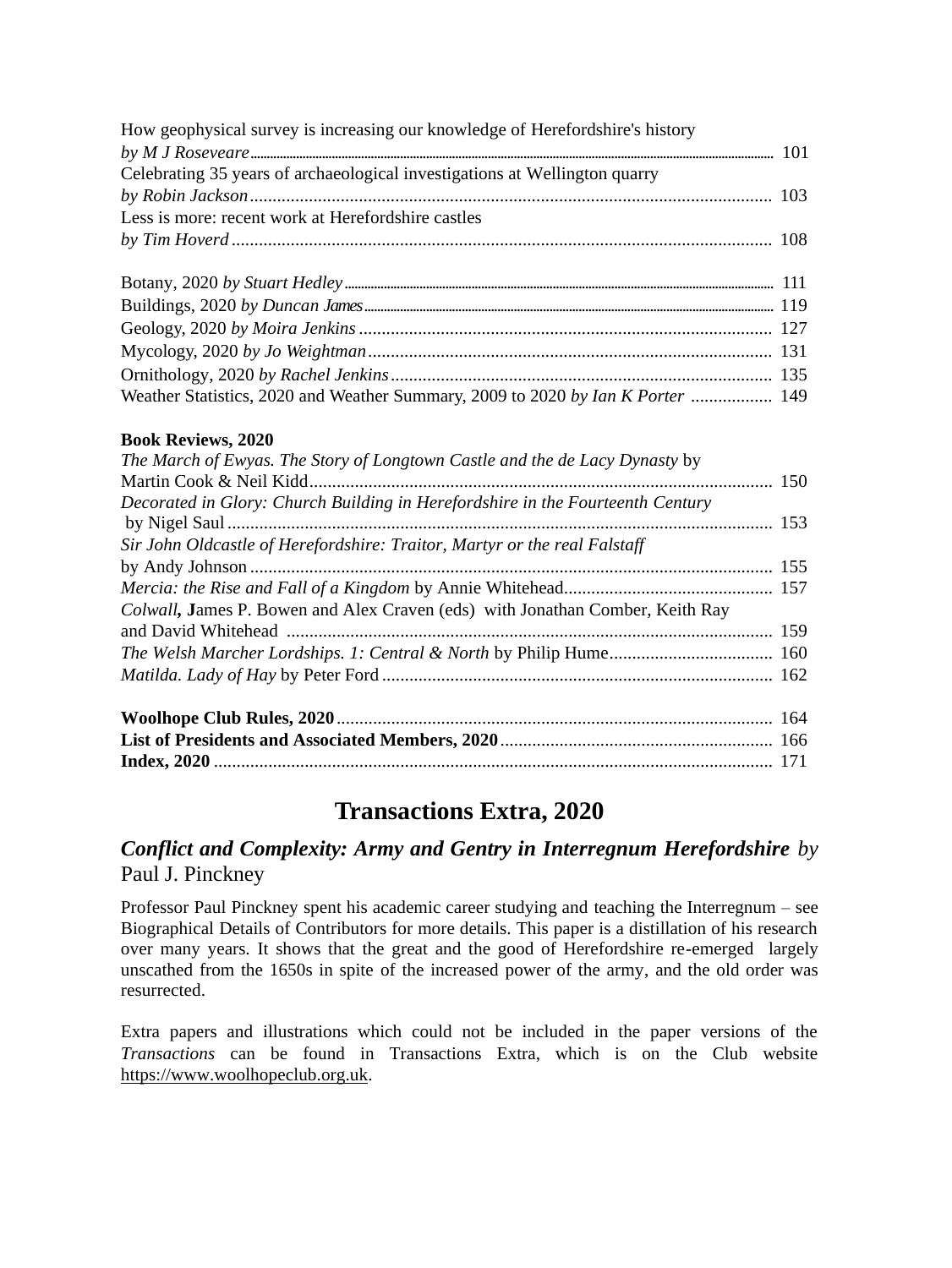# LIST OF COLOURED PLATES

#### **Peter McDougall, a Herefordian naturalist: Pied Flycatchers at Moccas and the Burley Gate Study** *by Rachel Jenkins*

- *Plate* 1.1 Alan and Audrey Smith and John Vickerman birdwatching in Glen Lyon
	- 1.2 Peter McDougall with Tawny Owl
	- 1.3 Recording of Moccas Park Pied Flycatcher nest boxes in 1963
	- 1.4 Recording of Moccas Park Pied Flycatcher nest boxes in 1966
	- 1.5 Pied Flycatcher eggs
	- 1.6 Male Pied Flycatcher at entrance to nest box
	- 1.7 Woodpecker predation of nest box
	- 1.8 Pied Flycatcher distribution map reproduced from Bird Atlas 2007-11
	- 1.9 Female Pied Flycatcher on nest
	- 1.10 Male Pied Flycatcher with caterpillar
	- 1.11 Pied Flycatcher chicks close to fledging
	- 1.12 Burley Gate, 1962 map of sightings and nests for 35 different species
	- 1.13 Burley Gate, map of territories of Mallard and Yellowhammer over spring, 1965

#### **'By Ony and Teme and Clun': breeding birds and shifting baselines on some Marches rivers** *by Tom Wall*

- *Plate* 2.1 The river Teme downstream of Leintwardine, April 2010, with Criftin Ford Bridge in the centre
	- 2.2 The river Kemp close to Kempton

#### **Life and learning in Hereford in the Middle Ages** *by David Thomson*

- *Plate* 3.1 Christ carrying a hornbook as he is taken to his lessons
	- 3.2 A hornbook of *c*.1625
	- 3.3 Schoolroom at the Guildhall, Stratford-upon-Avon
	- 3.4 Reproduction wax tablets as would have been used in elementary education
	- 3.5 Pencoyd Church
	- 3.6 Detail from Hereford *c*.800 with major features of late medieval times
	- 3.7 The beginning of a grammar in English, used by John Davies, curate at Pencoyd
	- 3.8 15C booklet in the Cathedral library with notes on the Bible and on rhetoric
	- 3.9 A 12C glossed Psalter written in France but decorated and used at Hereford
	- 3.10 Clergy being taught, in a Bolognese manuscript that came to Hereford soon after it was made *c*.1400
	- 3.11 A copy of the dictionary Catholicon used by Nicholas of Hereford at Oxford
	- 3.12 A copy of Justinian's Decretals used in Oxford by Thomas Hutone, rector of Pudlestone
	- 3.13 Roger of Hereford, Computus, with acrostic saluting Bp. Gilbert Foliot
	- 3.14 Fourteenth-century bookchest at Hereford Cathedral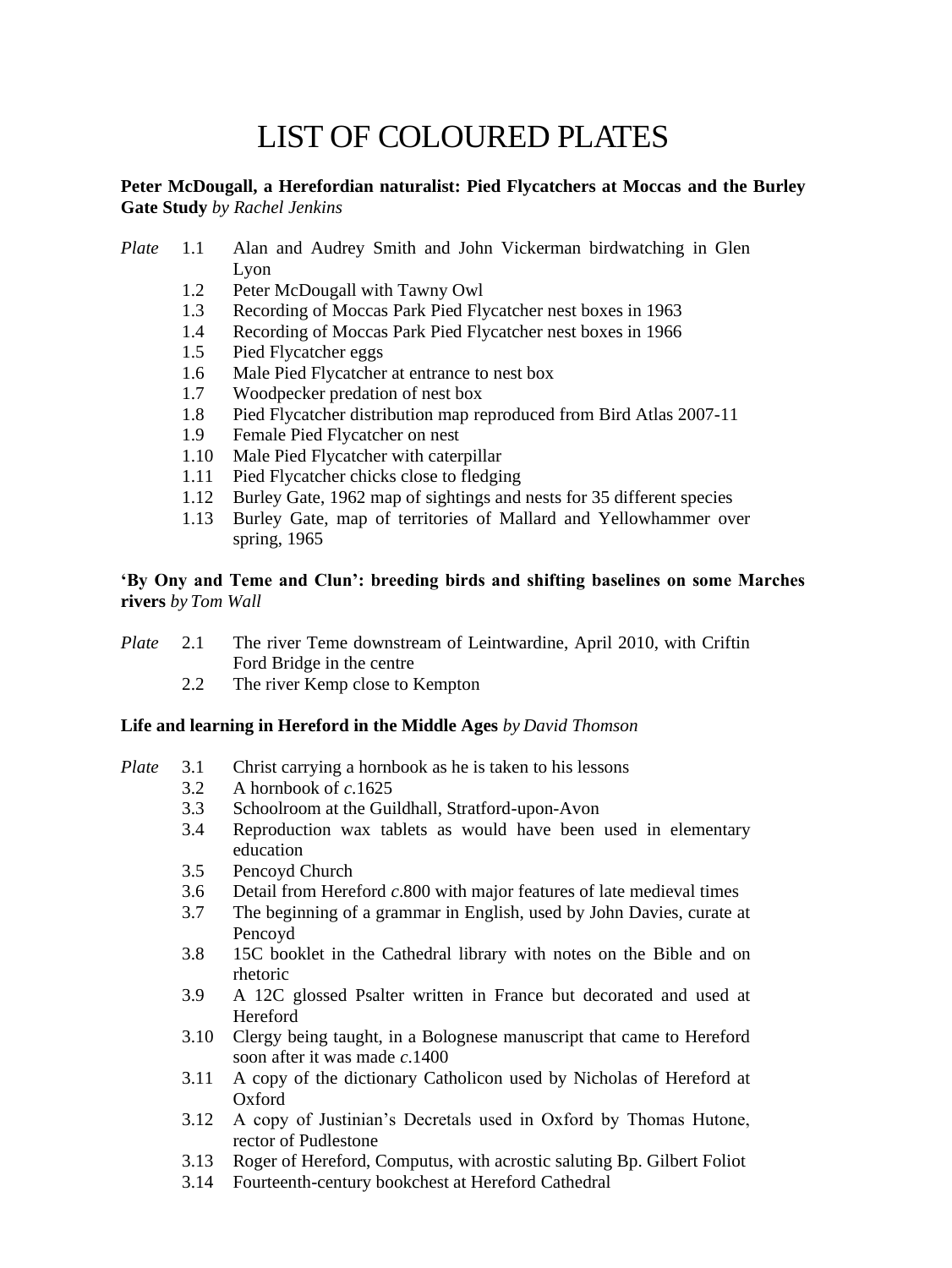#### **Some Catholic gentry connections in Herefordshire during the reign of Elizabeth I** *by Wendy Brogden*

- *Plate* 4.1 Sir Richard Harford of Bosbury (d. 1578)
	- 4.2 John Scudamore's effigy in Kentchurch

#### **The early history of banking in Hereford** *by John C. Eisel*

- *Plate* 5.1 A one-pound note issued by Bodenham, Jay, Garrett and Co. of the City and County Bank, Hereford 1821
	- 5.2 The decorative front of the one-pound note in Plate 5.1
	- 5.3 A rather worn and battered five-pound note issued by the bank of John Garrett sen. & jun. on 1 November 1823
	- 5.4 Reverse of Plate 5.3
	- 5.5 A battered one-pound note of the Hereford Bank 1824
	- 5.6 Reverse of note in Plate 5.6
	- 5.7 Lithograph of the premises to which the City and County Bank moved in early 19C

#### **Archaeology, 2020** *by Keith Ray*

*Plate* 6.1 Snodhill Castle excavations alongside fabric conservation works, viewed from the remains of the keep, looking southwestwards

- 6.2 Excavation, The Hop Pole, Bridge St., Leominster
- 6.3 Wellington Quarry showing hut circle postholes
- 6.4 Wellington Quarry cremation deposits
- 6.5 Sketch map of the area of Offa's Dyke in north Herefordshire
- 6.6 3-D plot of the area of Offa's Dyke in north Herefordshire
- 6.7 A magnetic survey of Eaton Camp near Ross; below, super-imposed on the RCHME plan
- 6.8 Eardisley Castle excavation from the east. In the foreground, the truncated remains of the primary earthen bailey bank
- 6.9 Excavations at Pont Hendre Castle, Longtown, the uncompleted main rampart looking east from the inner bailey

#### **Botany, 2020** *by Stuart Hedley*

- *Plate* 7.1 Heath Spotted-orchid *Dactylorhiza maculata.* A plant from a large population recently found in the Olchon Valley
	- 7.2 *Viola x intersita*, the hybrid between the true Dog Violet *Viola canina* and the common Dog-Violet *Viola riviniana*
	- 7.3 *Viola canina* at Ewyas Harold Common
	- 7.4 Pale Flax, *Linum bienne.* Limestone pasture, Golden Valley
	- 7.5 Looking up from the centre of an ancient coppice-ring of Large-leaved Lime *Tilia platyphyllos* at Dinmore Hill Woods
	- 7.6 Thorn-apple *Datura stramonium* at Downton-on-the-Rock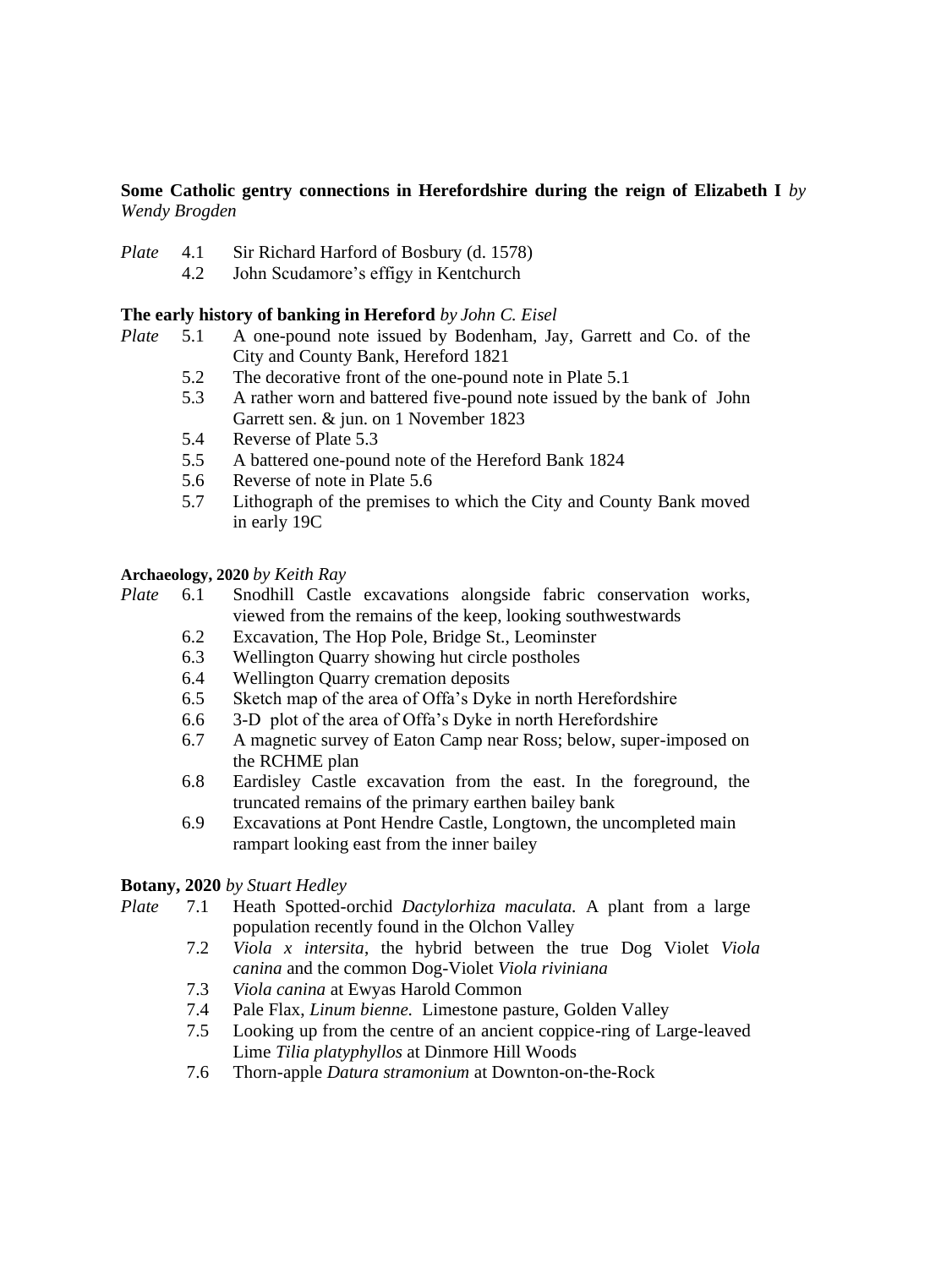#### **Buildings, 2020** *by Duncan James*

- *Plate* 8.1 Wind braces in the hall roof of Staick House, Eardisland
	- 8.2 Staick House, shaped doorhead in the east end of the hall
	- 8.3 At the east end of the hall at Staick House one of two shaped doorheads is now infilled by a later organ and embellished with applied mouldings and an early fire extinguisher. The doorhead has a stepped double-ogee profile check captions
	- 8.4 Walsopthorne Farmhouse, Ashperton. North elevation
	- 8.5 Walsopthorne Farmhouse, Ashperton. South elevation
	- 8.6 The fireplace in the ground-floor south room of the east crosswing showing the ovolo (quarter-round) moulding on the oak lintel and the stone jambs
	- 8.7 The fireplace in the first-floor south room of the east crosswing has an ogee moulding profile on the lintel and jambs
	- 8.8 The three elaborate brick chimney shafts on the east crosswing
	- 8.9 Wormbridge School House. The front elevation
	- 8.10 Wormbridge School House. A view along the back of the building illustrating the lower ground level and the undercroft
	- 8.11 The Wormbridge School House shown on the Ordnace Survey map of 1888. Wormbridge Court is the former coach house to the lost Wormbridge House which stood on the rectangular site adjacent to the School House
	- 8.12 Wormbridge School House. The south end of the ground-floor ceiling beam on the line of T3 showing the diagonal brace and the chamfer on the beam

#### **Geology, 2020** *by Moira Jenkins*

- *Plate* 9.1 Lidar map of the kettle holes in the Kenchester area with geology superimposed
	- 9.2 A selfie with Fluffy the Mammoth, on loan from Dudley Museum
	- 9.3 Gingerbread mammoths
	- 9.4 Brockhill Quarry before clearance
	- 9.5 Downton Castle Sandstone at Brockhill Quarry after clearance
	- 9.6 Frith Barn Quarry before clearance
	- 9.7 Frith Barn Quarry after clearance
	- 9.8 A highly fossiliferous layer in the Upper Ludlow Siltstones at Frith Barn Quarry
	- 9.9 Middle Hollybush Quarry before clearance
	- 9.10 Geologists at work clearing the rock face at Middle Hollybush Quarry
	- 9.11 The unconformity between the Precambrian on the right and Cambrian above on the left at Middle Hollybush Quarry
	- 9.12 Basal Cambrian Malvern Quartzite at Middle Hollybush Quarry
	- 9.13 Volunteers working to clear Whitman's Hill Quarry in very wet weather
	- 9.14 Fossil brachiopod and coral found by children at Whitman's Hill
	- 9.15 Landslip blocks Wye Valley Walk, north of Monmouth
	- 9.16 Raglan Mudstone Formation exposed at western edge of Frith Wood with red coloured soil
	- 9.17 Downton Castle Sandstone and buff coloured soil at western side of Frith Wood
	- 9.18 *Serpulites longissimus*, Frith Barn Quarry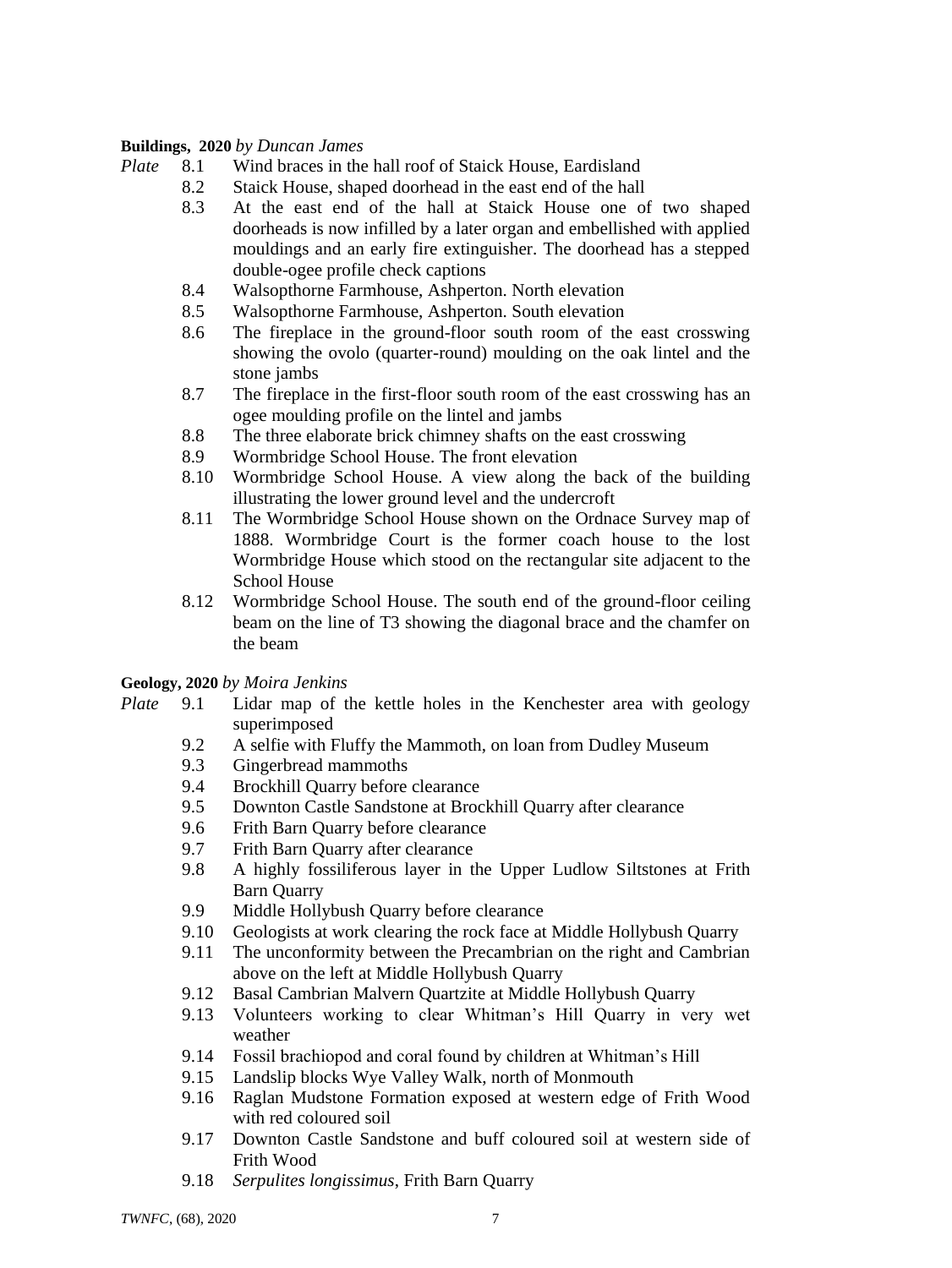- 9.19 *Serpulites longissimus*, Frith Barn Quarry
- 9.20 Raglan Mudstone Formation with mica flakes in till at Upper Welson
- 9.21 Quartz conglomerate from till at Upper Welson

#### **Mycology, 2020** *by Jo Weightman*

- *Plate* 10.1 *Ophiocordyceps gracilis.* The fungus has been carefully dug out of the ground to reveal the pupa which it has parasitized
	- 10.2 *Clathrus archeri.* Most of the gleba has already been taken by the flies
	- 10.3 *Entyloma chrysosplenii*. The leaves of *Chrysosplenium alternifolium*  parasitized by the smut *Entyloma chrysosplenii*
	- 10.4 *Ganoderma carnosum.* A young bracket
	- 10.5 *Xeromphalina cauticinalis.* Part of a large troop under pine
	- 10.6 *Phaeolepiota aurea* in habitat
	- 10.7 *Phaeolepiota aurea.* A fully mature specimen showing the ring and granules
	- 10.8 *Russula curtipes* showing the characteristic short stem. This species is rarely seen in Herefordshire but occurred in great abundance in 2020
	- 10.9 *Cortinarius cinnabarinus.* One of the large clumps September 2020

#### **Ornithology, 2020** *by Rachel Jenkins*

- *Plate* 11.1 Cetti's Warbler
	- 11.2 Great White Egret
	- 11.3 Redwing
	- 11.4 Common Pochard
	- 11.5 Whitethroat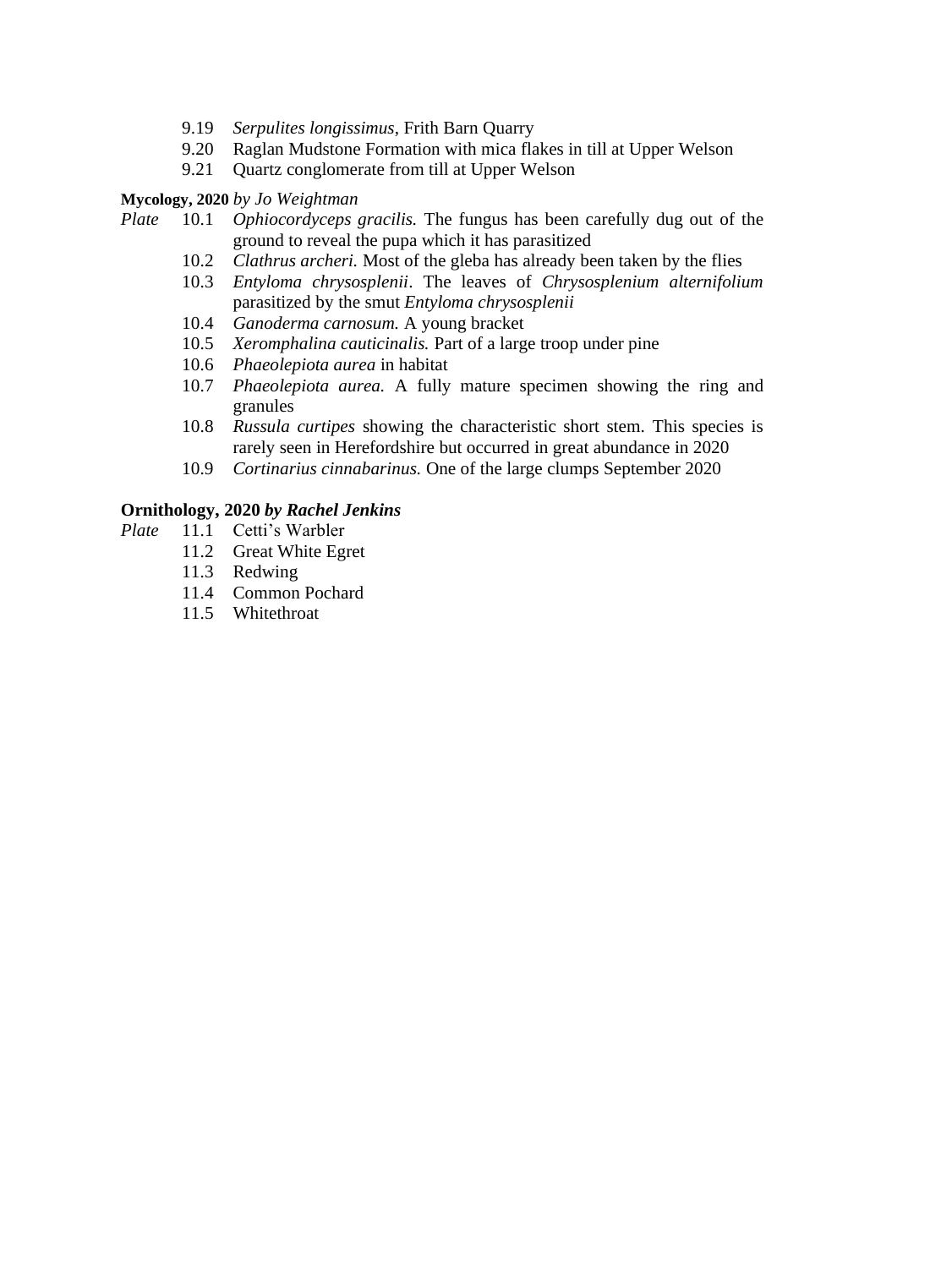## LIST OF FIGURES

|        |                |                                                                                                                                                                                                            | Page |
|--------|----------------|------------------------------------------------------------------------------------------------------------------------------------------------------------------------------------------------------------|------|
|        |                | Peter McDougall, a Herefordian naturalist: Pied Flycatchers at Moccas and the                                                                                                                              |      |
|        |                | <b>Burley Gate Study</b> by Rachel Jenkins                                                                                                                                                                 |      |
| Figure | 1              | George McDougall and Edith Holton on their wedding day, 1919                                                                                                                                               | 22   |
|        | 2              | Peter McDougall in Black Watch uniform, age 17                                                                                                                                                             | 22   |
|        | 3              | Burley Gate school photo, taken in the orchard behind the school with<br>Peter and Beryl in the middle row                                                                                                 | 23   |
|        | $\overline{4}$ | Burley Gate school on a nature walk through Moreton wood                                                                                                                                                   | 23   |
|        | 5              | Visit to school by the Education Minister, 14 January 1955                                                                                                                                                 | 23   |
| Table  | 1              | Productivity of Moccas Pied Flycatchers 1963-2019                                                                                                                                                          | 30   |
|        |                | 'By Ony and Teme and Clun': breeding birds and shifting baselines on some                                                                                                                                  |      |
|        |                | <b>Marches rivers</b> by Tom Wall                                                                                                                                                                          |      |
| Figure | 1              | The river Teme catchment upstream of Ludlow                                                                                                                                                                | 37   |
|        | $\overline{2}$ | The twelve survey reaches                                                                                                                                                                                  | 39   |
| Table  | 1              | River reaches and their lengths, years of survey and survey details                                                                                                                                        | 38   |
|        | $\overline{2}$ | Numbers of territories mapped, nests and broods observed and<br>presence noted                                                                                                                             | 42   |
|        | 3              | Numbers of Dipper territories along the river Teme in Downton Gorge                                                                                                                                        | 43   |
|        |                | Life and learning in Hereford in the Middle Ages by David Thomson                                                                                                                                          |      |
| Figure | 1              | Learning to sing, 1475                                                                                                                                                                                     | 55   |
|        | $\mathfrak{2}$ | Master and pupils 1490s                                                                                                                                                                                    | 56   |
|        | 3              | Old St Nicholas Church, Hereford                                                                                                                                                                           | 57   |
|        |                | The early history of banking in Hereford by John C. Eisel                                                                                                                                                  |      |
| Figure | 1              | A delightful photograph of the Old House taken $c.1870$ when in the<br>occupation of George Smith, saddler                                                                                                 | 76   |
|        | $\overline{c}$ | An engraving of the west front of the City Arms Hotel, Broad Street                                                                                                                                        | 77   |
|        | 3              | Dr John Matthews by William Owen                                                                                                                                                                           | 78   |
|        | $\overline{4}$ | William Pulling used up an old cheque when it was cashed on 18<br>October 1817                                                                                                                             | 79   |
|        | 5              | This cheque, written by William Pulling on 4 August 1817, was<br>printed from a new engraved plate, with the up-to-date names of the<br>partners and the name of the bank: Bodenham, Phillipps and Garrett | 80   |
|        | 6              | For a short time in the 1820s the building shown on the east side of<br>Widemarsh Street housed the Hereford Bank, run by John Garrett sen.<br>and jun.                                                    | 82   |
|        | 7              | A fine silhouette of Sir John Geers Cotterell                                                                                                                                                              | 85   |